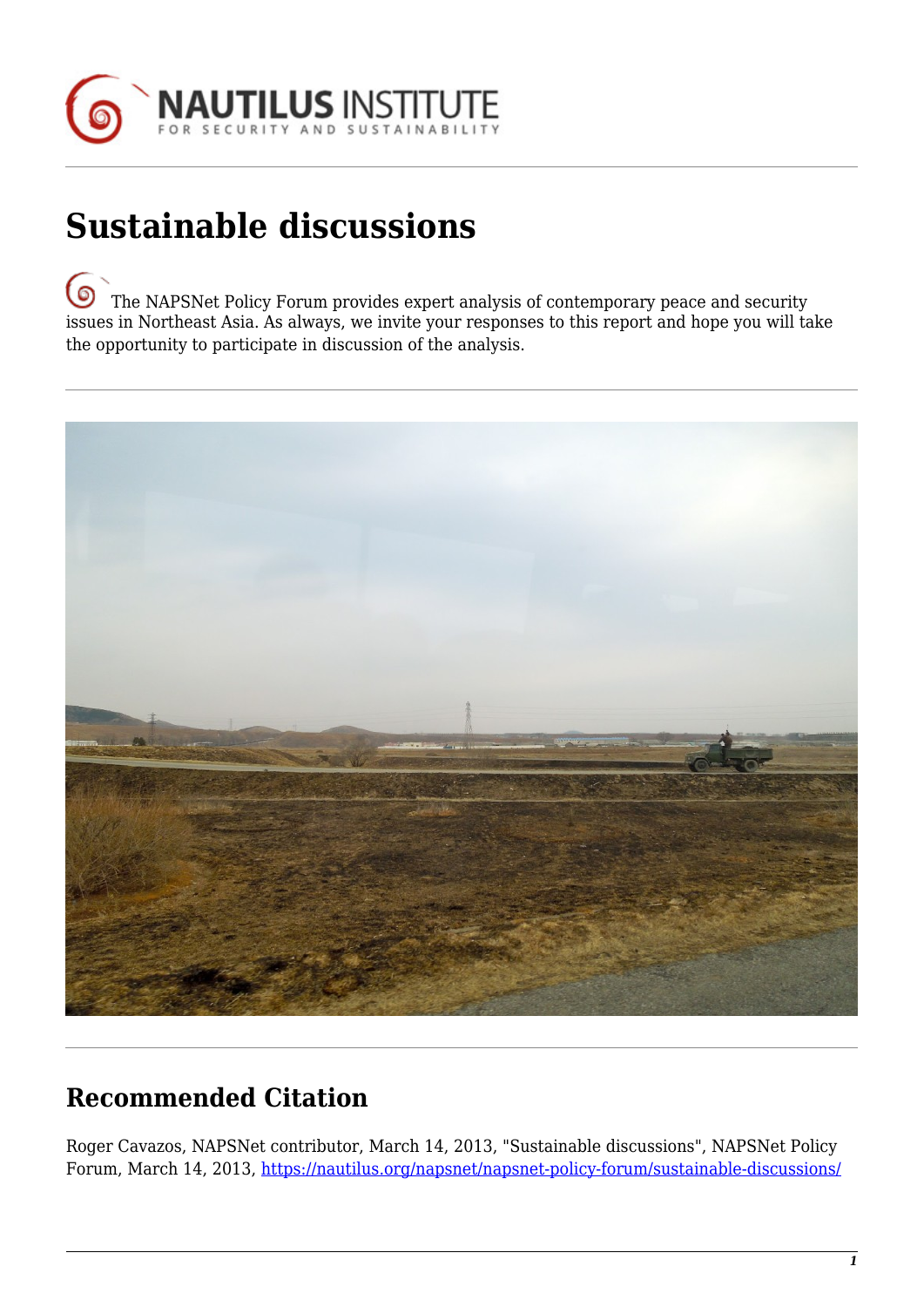## by [Roger Cavazos](https://nautilus.org/network/associates/roger-cavazos/#axzz2NSxALAKR), NAPSNet contributor, March 14, 2013

Nautilus [invites your contributions t](#page-2-0)o this forum, including any responses to this report.

Even though war talk on the Peninsula is receiving all the attention, there are plenty of other threats in North Korea that can be just as devastating to future stability. In particular, ecological devastation is a sovereign topic which all countries in the region are going to have to address. North Korea has made attempts at dealing with the issues, but as with most governments, there are never enough resources or in-house expertise to address the issues thoroughly. Isolation whether internally or externally mandated only makes the problem more intractable – and expensive. Yet, therein lay the seeds for discussion.



[N](https://nautilus.org/wp-content/uploads/2013/03/pf-image.jpg)orth Korea presents a dilemma for China. If China is too hard, they can collapse North Korea, although North Korea has proven extremely resilient. Or China has not been that hard. If China's too soft on North Korea, China's international image and relations with the US that were carefully crafted through years of diplomacy and diligent efforts are seriously harmed. Changing the discussion topic from nuclear issues to the environment provides a little breathing room and an alternate discussion topic that doesn't require propaganda speakers turned up to 11. Discussions and even limited cooperation on environmental issues represents a communication pathway in the vein of the Kaesong Industrial Complex.

As an example, North Korea refuses to answer one of the hotlines in the Demilitarized Zone, but still answers the phone at the Kaesong Industrial Complex indicating there is a political ability, possibly even a willingness, to compartmentalize issues. The seemingly contradictory jumble of bombast and action may also indicate shear forces inside North Korea as some elements seek to open up and others thrive on isolation. The more compartments dedicated to non-war, the greater the probability of maintaining strategic stability.

There are many environmental topics to cover that do no harm, benefit all parties and are certainly less sensitive to discuss than nuclear issues. The environment has only decayed so previously suggested topics remain apropos: sustainable food production; water pollution and treatment; restoration of past mining sites and industrial waste dumps; and reforestation and afforestation.

Finding other issues to discuss also establishes positive patterns of interaction. North Korea has few bridges or links to the outside remaining; creating some new bridges can provide new non-kinetic relief valves for North Korea to express displeasure in the future while ameliorating at least some ecological damage in the near term.

A war on the Korean Peninsula, even a limited one, would be an ecological disaster. Even an uneasy peace has taken an environmental toll. Discussing environmental topics is a low cost way to sow seeds for discussions between the parties on and around the Korean Peninsula. The fruits of those